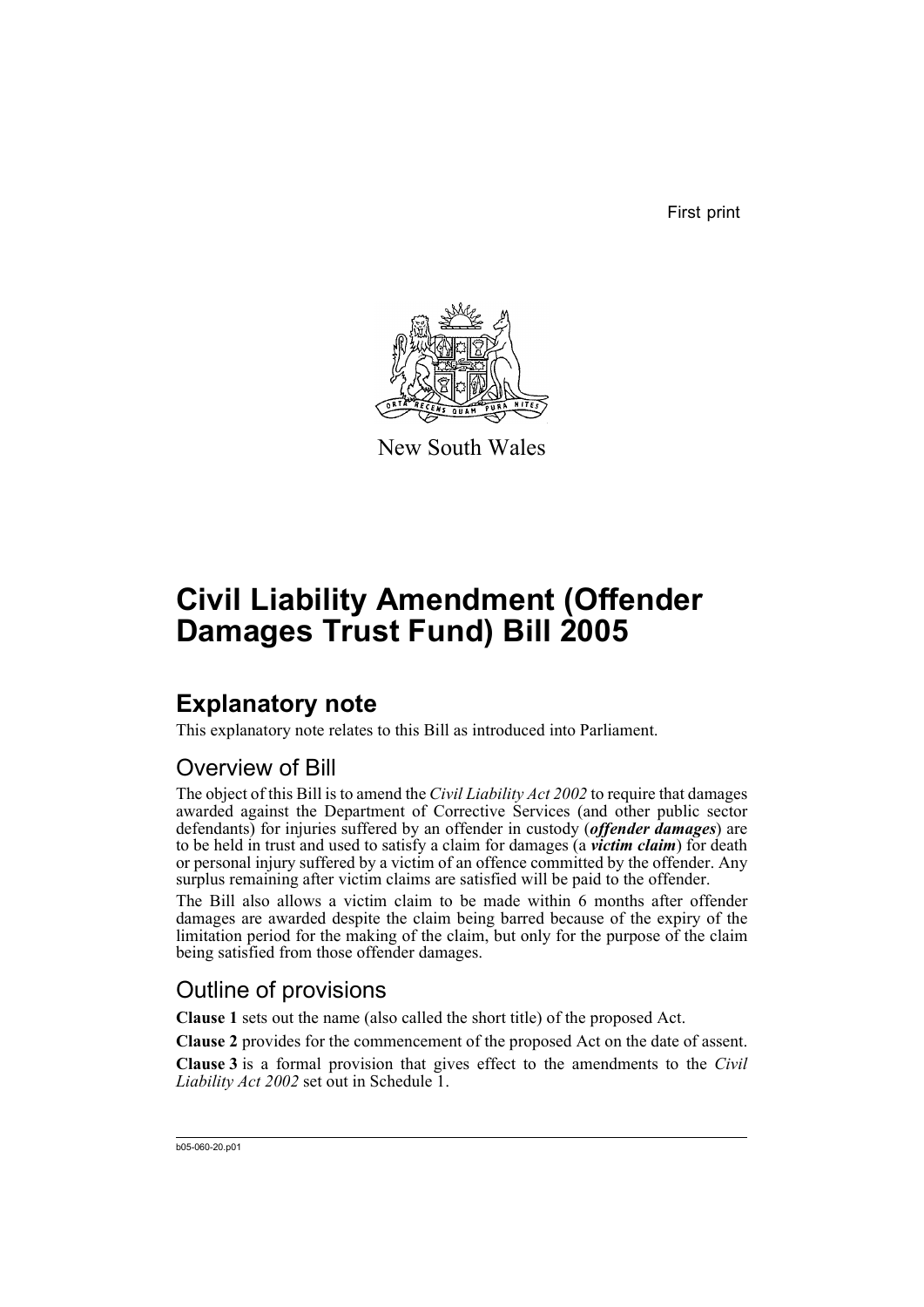Explanatory note

## **Schedule 1 Amendments**

**Schedule 1 [1]** inserts a new Division 6 into Part 2A of the *Civil Liability Act 2002*. Part 2A currently restricts the damages that can be awarded for death or personal injury suffered by an offender in custody when the award is against the Department of Corrective Services or other public sector defendants (referred to as *protected defendants*).

The proposed new Division contains the following provisions:

- (a) Proposed section 26K contains definitions.
- (b) Proposed section 26L requires offender damages (damages awarded against a protected defendant for death or injury suffered by an offender in custody) to be held in trust as a *victim trust fund* for victims of the offender. There is an exception to cover amounts that a protected defendant is required under an Act of the State or the Commonwealth to pay to some other person.
- (c) Proposed section 26M provides that a victim trust fund is available to satisfy claims for damages (*victim claims*) in respect of death or personal injury suffered by victims of offences committed by the offender. To be eligible to be satisfied from a victim trust fund, a victim claim must be made within 6 months (the *eligibility period*) after the award date of the offender's damages and must be notified to the protected defendant. The claimant must also certify to the court in which the victim claim is made that the claim is made as a claim eligible to be satisfied from the victim trust fund.
- (d) Proposed section 26N requires the protected defendant responsible for a victim trust fund to give notice about the fund to persons who appear to be entitled to make a victim claim against the offender.
- (e) Proposed section 26O provides for the protected defendant to provide a victim with other information about the victim trust fund and other victim claims against the offender.
- (f) Proposed section 26P allows proceedings to be taken on a victim claim after the limitation period for the taking of those proceedings has expired but only during the 6-month period after offender damages are awarded. An award of damages that results from such a claim can only be satisfied from the offender damages held in a victim trust fund.
- (g) Proposed section 26Q allows a court that awards damages on a victim claim that is eligible to be satisfied from a victim trust fund to order the whole or part of the damages to be satisfied from the fund. In making such an order, a court must inform itself about and allow for the making of similar orders in respect of other claims that are eligible to be satisfied from the victim trust fund.
- (h) Proposed section 26R requires payment to the offender of any surplus remaining in a victim trust fund after payment of all victim claims ordered to be paid from the fund and administrative expenses of the fund.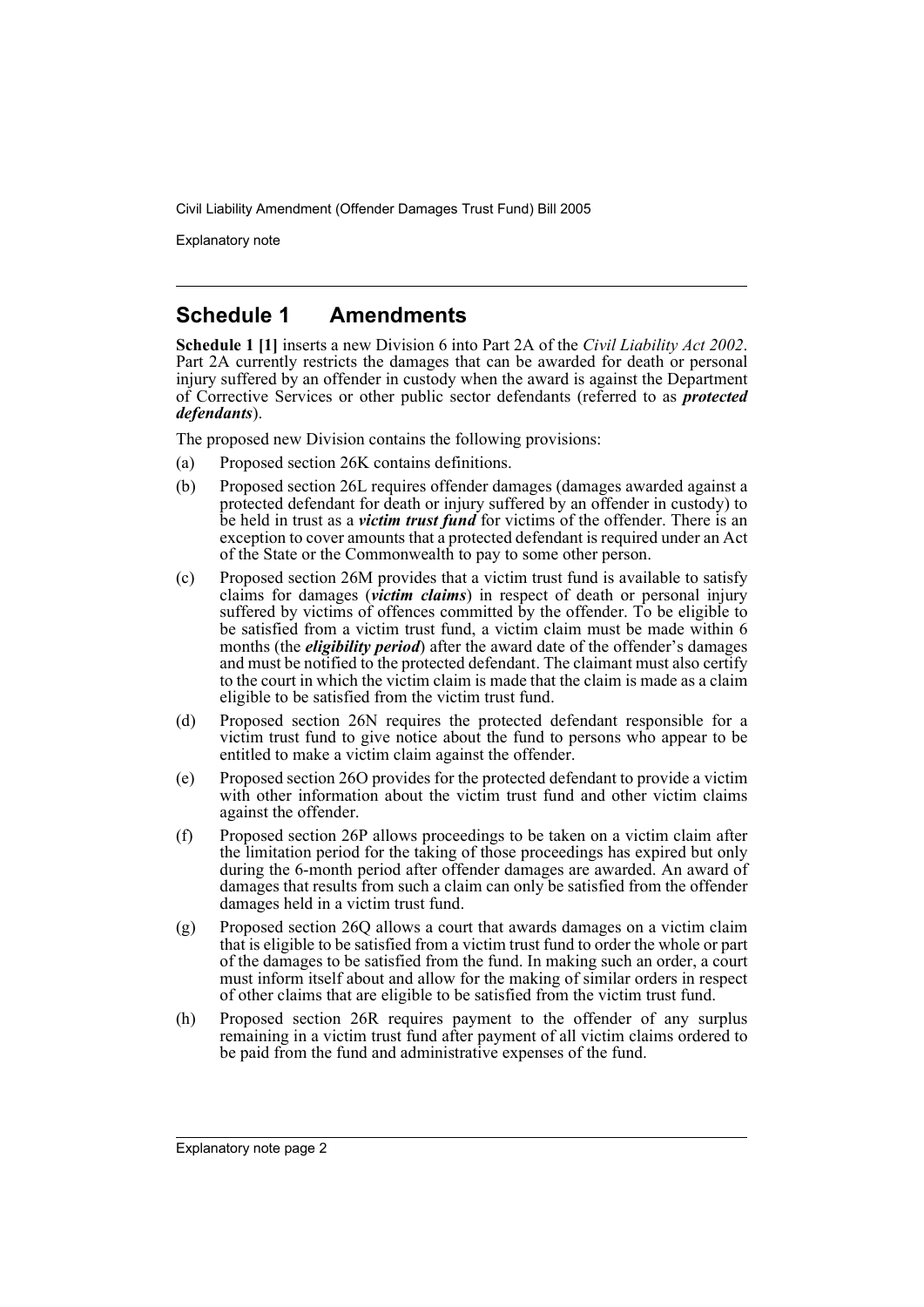Explanatory note

- (i) Proposed section 26S provides for victim trust funds to be held and invested by the Public Trustee. The section also provides for a protected defendant to enter into arrangements with the Public Trustee for the Public Trustee to exercise functions on behalf of the protected defendant.
- (j) Proposed section 26T provides for legal costs awarded against a protected defendant in connection with an award of offender damages to not form part of a victim trust fund.
- (k) Proposed section 26U fixes a scale of maximum legal costs for legal services provided to the plaintiff on a victim claim that is eligible to be satisfied from a victim trust fund.
- (l) Proposed section 26V confers protection from personal liability for acts and omissions in good faith for the purpose of executing the proposed Division.
- (m) Proposed section 26W provides that the proposed Division overrides proposed Division 2 of Part 7 (which deals with offender damages awarded to persons who are not guilty of an offence because of mental illness).

**Schedule 1 [2] and [3]** enact savings and transitional provisions for the proposed amendments. The amendments will apply prospectively to all awards of offender damages including awards in respect of proceedings commenced and causes of action that arose before the commencement of the amendments (even though other provisions of Part 2A have a more limited application to damages awarded and proceedings commenced before the commencement of that Part).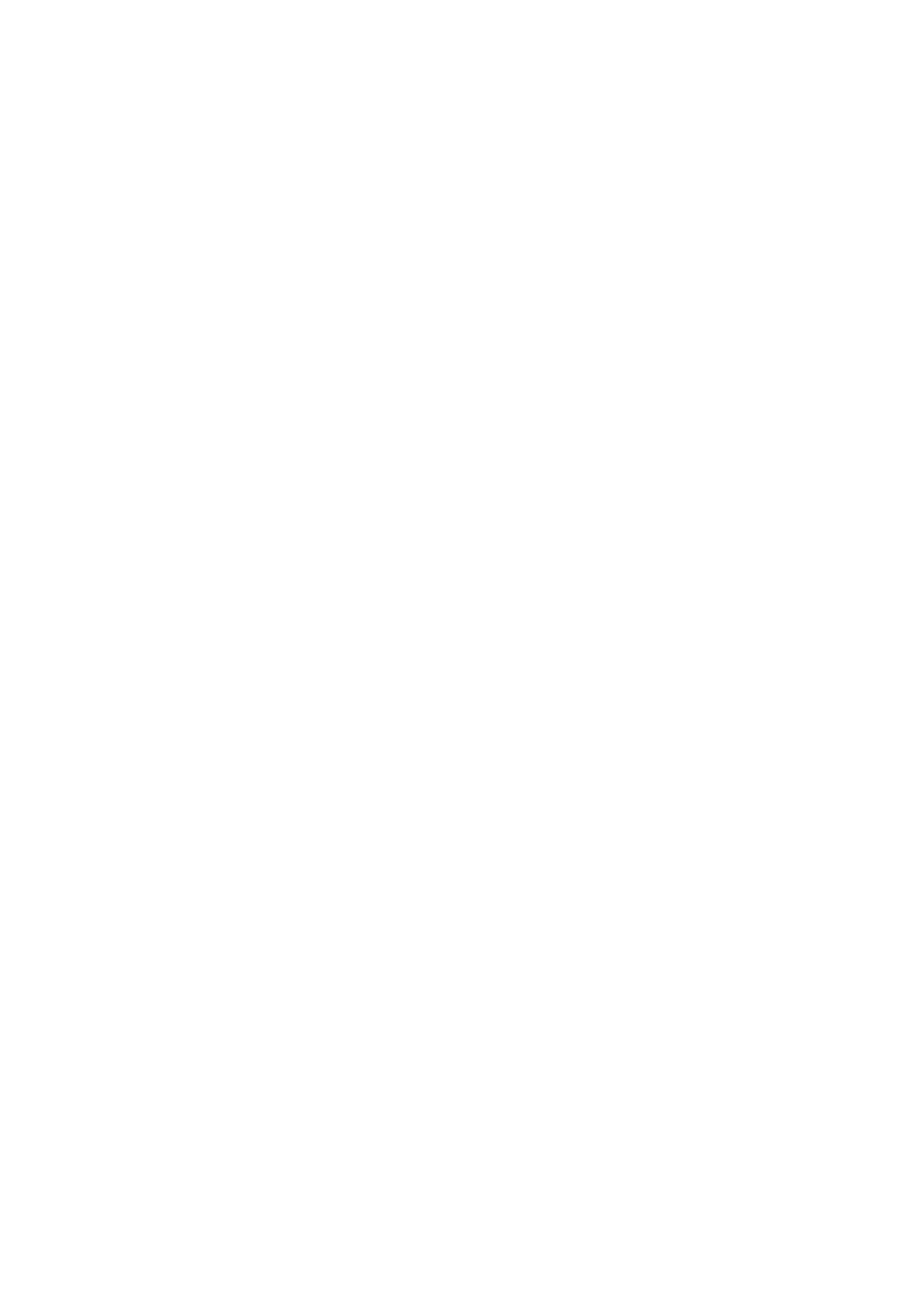First print



New South Wales

# **Civil Liability Amendment (Offender Damages Trust Fund) Bill 2005**

# **Contents**

|    |                                               | Page |
|----|-----------------------------------------------|------|
| 1. | Name of Act                                   |      |
|    | 2 Commencement                                |      |
|    | 3 Amendment of Civil Liability Act 2002 No 22 |      |
|    | Schedule 1 Amendments                         | 3.   |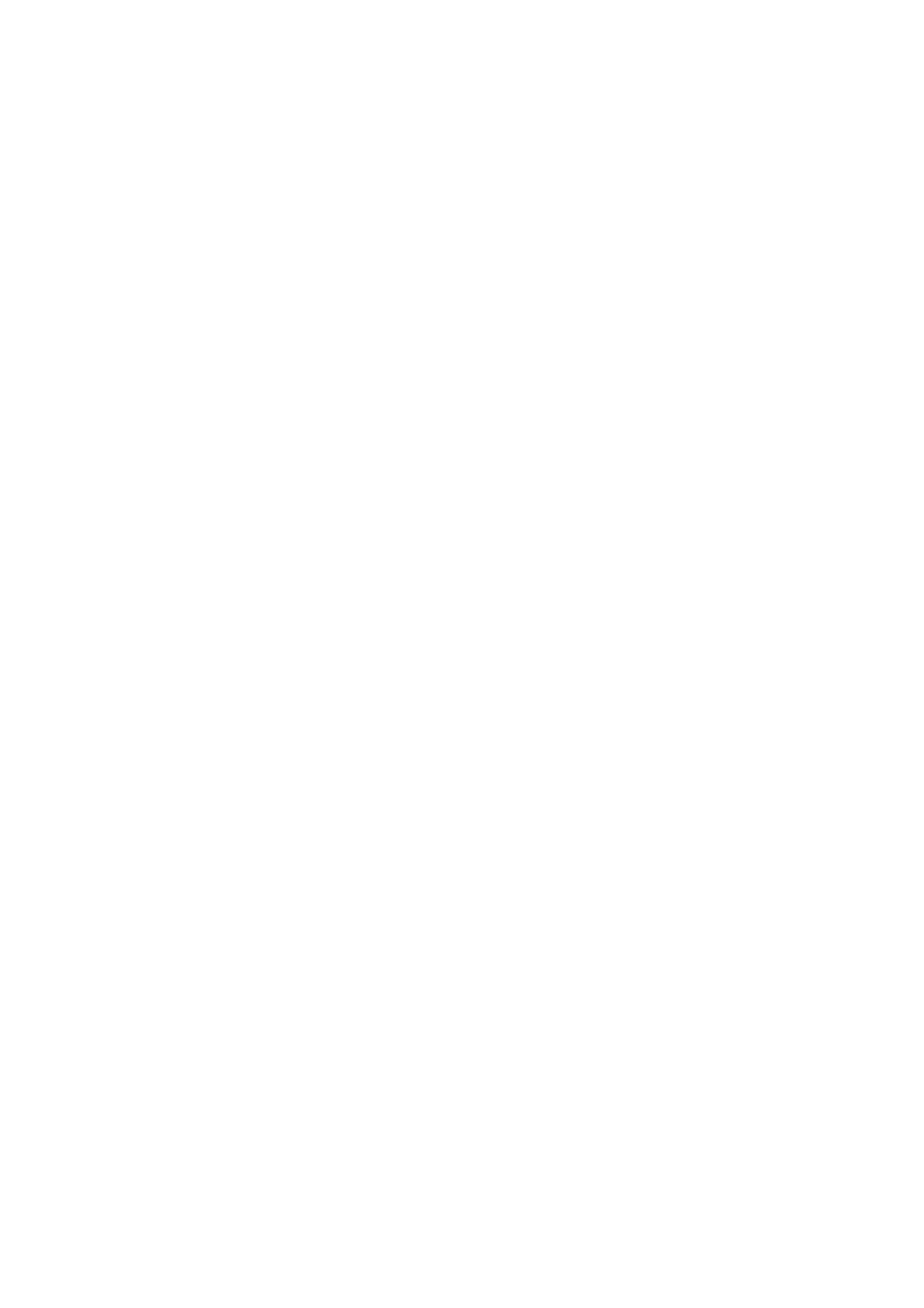

New South Wales

# **Civil Liability Amendment (Offender Damages Trust Fund) Bill 2005**

No , 2005

## **A Bill for**

An Act to amend the *Civil Liability Act 2002* to provide for the satisfaction of personal injury damages claims by victims of crime from certain damages awarded to offenders; and for other purposes.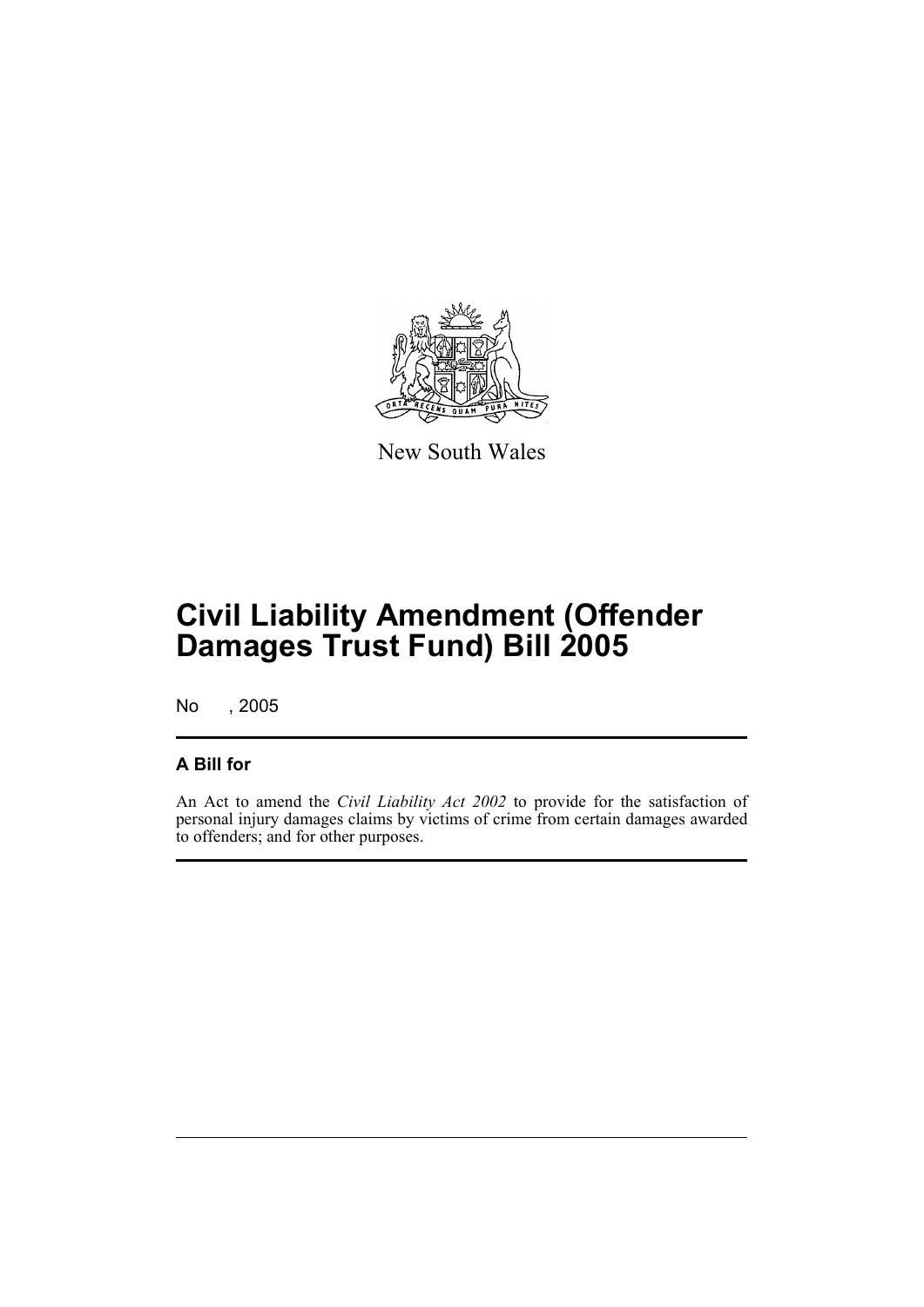<span id="page-7-2"></span><span id="page-7-1"></span><span id="page-7-0"></span>

|              | The Legislature of New South Wales enacts:                                           | 1      |
|--------------|--------------------------------------------------------------------------------------|--------|
| 1            | Name of Act                                                                          | 2      |
|              | This Act is the Civil Liability Amendment (Offender Damages Trust<br>Fund) Act 2005. | 3<br>4 |
| $\mathbf{2}$ | <b>Commencement</b>                                                                  | 5      |
|              | This Act commences on the date of assent.                                            | 6      |
| 3            | Amendment of Civil Liability Act 2002 No 22                                          | 7      |
|              | The <i>Civil Liability Act 2002</i> is amended as set out in Schedule 1.             | 8      |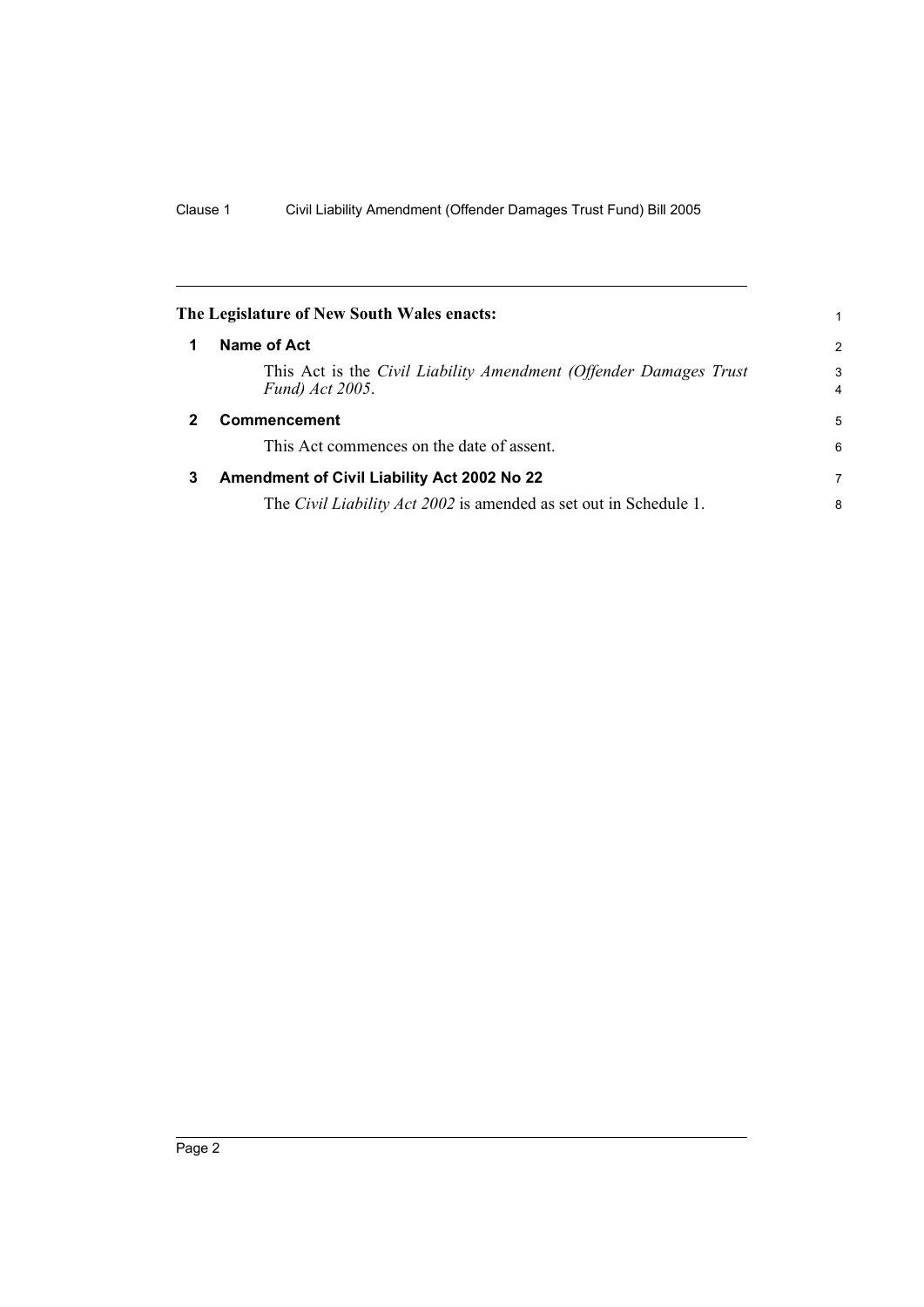<span id="page-8-0"></span>**Schedule 1 Amendments**

Amendments **Amendments** Schedule 1

1

 $\overline{2}$ 3 4

5

|       |                                        |                   | (Section 3)                                                                                                                                                                                              |  |  |
|-------|----------------------------------------|-------------------|----------------------------------------------------------------------------------------------------------------------------------------------------------------------------------------------------------|--|--|
| $[1]$ | Part 2A, Division 6                    |                   |                                                                                                                                                                                                          |  |  |
|       | Insert after Division 5 of Part $2A$ : |                   |                                                                                                                                                                                                          |  |  |
|       |                                        | <b>Division 6</b> | Offender damages trust funds                                                                                                                                                                             |  |  |
|       | 26K                                    |                   | Interpretation                                                                                                                                                                                           |  |  |
|       |                                        | (1)               | In this Division:                                                                                                                                                                                        |  |  |
|       |                                        |                   | <i>award</i> of damages means an award of damages by a court<br>(including such an award pursuant to judgment entered in<br>accordance with an agreement between the parties to a claim for<br>damages). |  |  |

*offender* means a person to whom an award of offender damages is made.

*offender damages* means personal injury damages awarded pursuant to an award to which this Part applies.

**Note.** For the purposes of this Division, this Part has an extended application. See Part 7 of Schedule 1.

*victim claim* means a claim for personal injury damages in respect of:

- (a) an injury to a person caused by conduct of an offender that, on the balance of probabilities, constitutes an offence, or
- (b) the death of a person caused by or resulting from an injury to the person caused by conduct of an offender that, on the balance of probabilities, constitutes an offence.

*victim trust fund* means offender damages awarded to an offender that are held on trust under this Division.

- (2) The definition of *victim claim* in this section:
	- (a) operates whether or not a person whose conduct is alleged to constitute an offence has been, will be or is capable of being proceeded against or convicted of any offence concerned, and
	- (b) extends to conduct of a person that would have constituted an offence if the person had not been suffering from a mental illness at the time of the conduct (whether or not the person was acquitted of an offence concerning that conduct by reason of mental illness or was found by a court not to be fit to be tried for an offence concerning that conduct by reason of such an illness).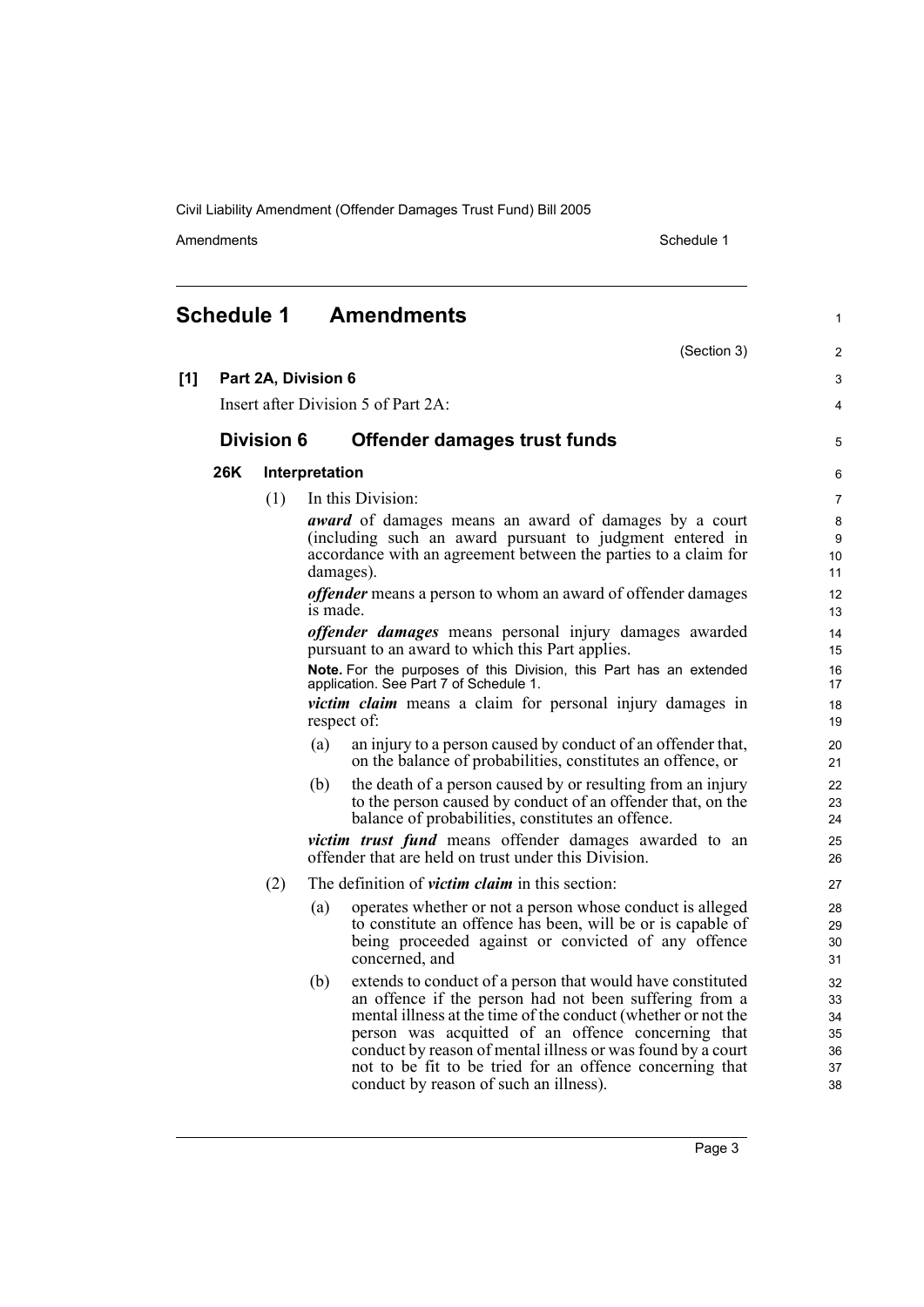Schedule 1 Amendments

#### **26L Offender damages to be held in trust as victim trust fund** (1) The amount of any offender damages awarded to an offender is to be held in trust for the offender by the protected defendant liable to pay those damages and may be paid out only as authorised by this Division. (2) Offender damages held by a protected defendant in trust for an offender under this Division comprise a *victim trust fund* for victims of the offender. The protected defendant is *responsible* for the fund. (3) This section does not affect (and is subject to) any obligation imposed on the protected defendant by or under an enactment of the State or the Commonwealth to pay to some other person money owed or due to or held on account of the offender. **Note.** Section 26T also provides an exception to this section for legal costs. (4) An amount deducted or withheld from offender damages under Division 5 (Victims support payments owed by offender) is not required to be held in trust under this section. (5) An amount held in a victim trust fund for victims of an offender is: (a) not available for the payment of a creditor of the offender, and (b) not liable to be attached or taken in execution at the instance of a creditor of the offender. **26M Victim trust fund available to satisfy eligible victim claims** (1) A victim trust fund is available to satisfy victim claims against the offender concerned as provided by this Division but only if the claim is *eligible* to be satisfied from the victim trust fund as provided by this section. (2) A victim claim is *eligible* to be satisfied from a victim trust fund only if within the *eligibility period* for the victim trust fund: (a) the person commences proceedings on the claim in a court (or proceedings by the person on the claim are pending in a court at the beginning of the eligibility period), and (b) the person gives the protected defendant responsible for the victim trust fund notice in writing of those proceedings together with such details of those proceedings as the protected defendant may request, and 1 2 3 4 5 6 7 8 9 10 11 12 13 14 15 16 17 18 19 20 21 22 23 24  $25$ 26 27 28 29 30 31 32 33 34 35 36 37 38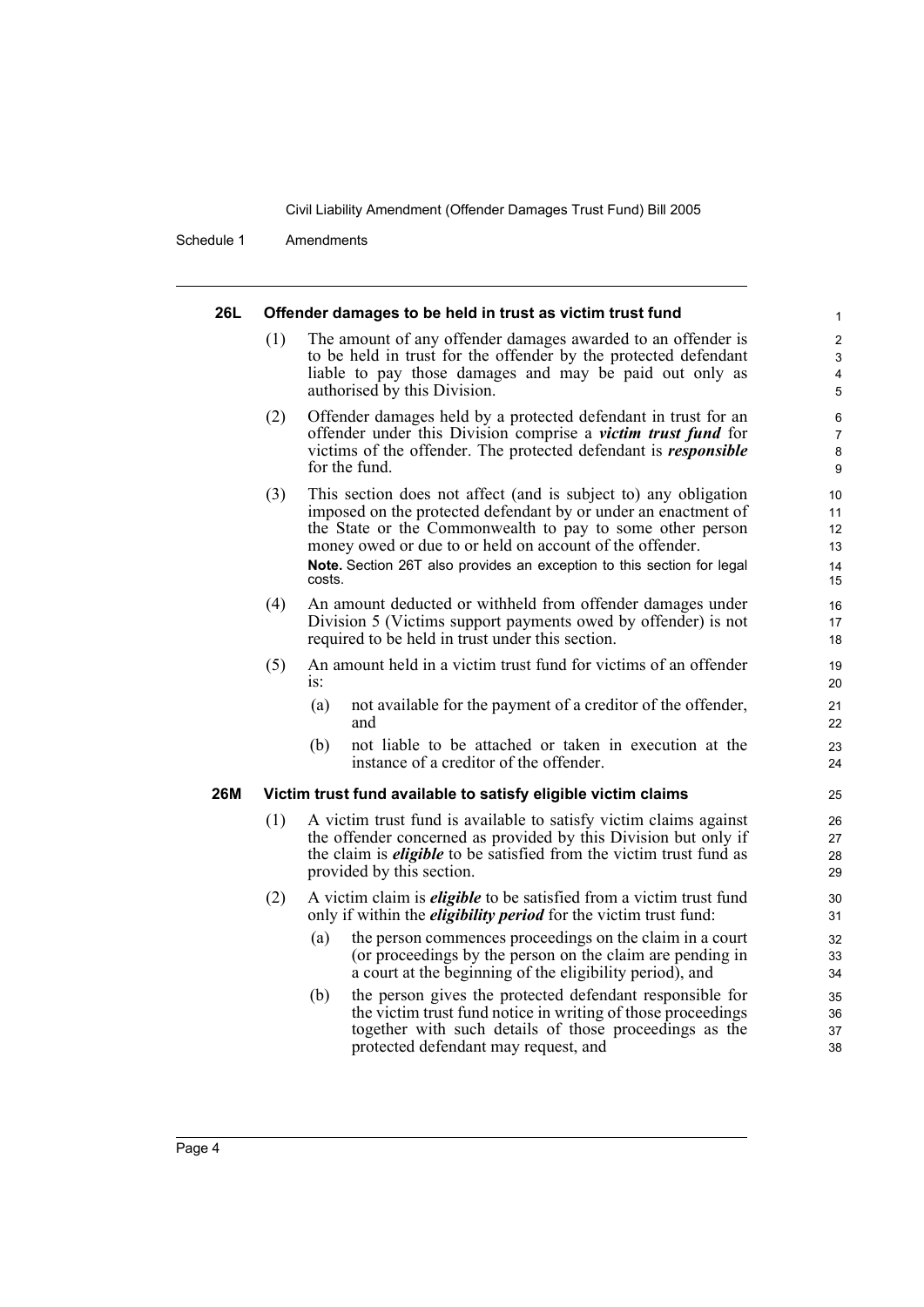Amendments **Amendments** Schedule 1

- (c) the person certifies to the court before which those proceedings are taken that the person is making the claim as a claim that is eligible to be satisfied from the victim trust fund.
- (3) The *eligibility period* for a victim trust fund comprising offender damages awarded to an offender is the period of 6 months following the date (the *award date* for those damages) on which the claim for those damages is finally determined by a court award of those damages.
- (4) A claim is not finally determined by a court until the time for appealing against the award of damages expires with no appeal having been made or when all appeals against the award have been withdrawn or finally determined.
- (5) The protected defendant responsible for a victim trust fund must give the registrar of each court in which a victim claim may be brought notice of each victim claim of which the protected defendant is given notice under this section.

## **26N Notice to persons entitled to make victim claim**

- (1) The protected defendant responsible for a victim trust fund must, within 28 days after the award date for the damages concerned, send to each person who appears (from any official records reasonably available to the protected defendant) to have a victim claim against the offender a notice in writing:
	- (a) naming the offender and stating that there is a victim trust fund for victims of the offender, and
	- (b) specifying the eligibility period for that victim trust fund, and
	- (c) stating that a victim claim made within the eligibility period for the victim trust fund may be eligible to be satisfied from the victim trust fund.
- (2) The notice is to be sent to a person at the address of the person last known to the protected defendant or as shown in official records reasonably available to the protected defendant.
- (3) The protected defendant may also publish such a notice in the Gazette.
- (4) To remove doubt, *victim claim* in this section includes a victim claim that can be made as a result of section 26P (Commencement of victim claims proceedings despite expiry of limitation period).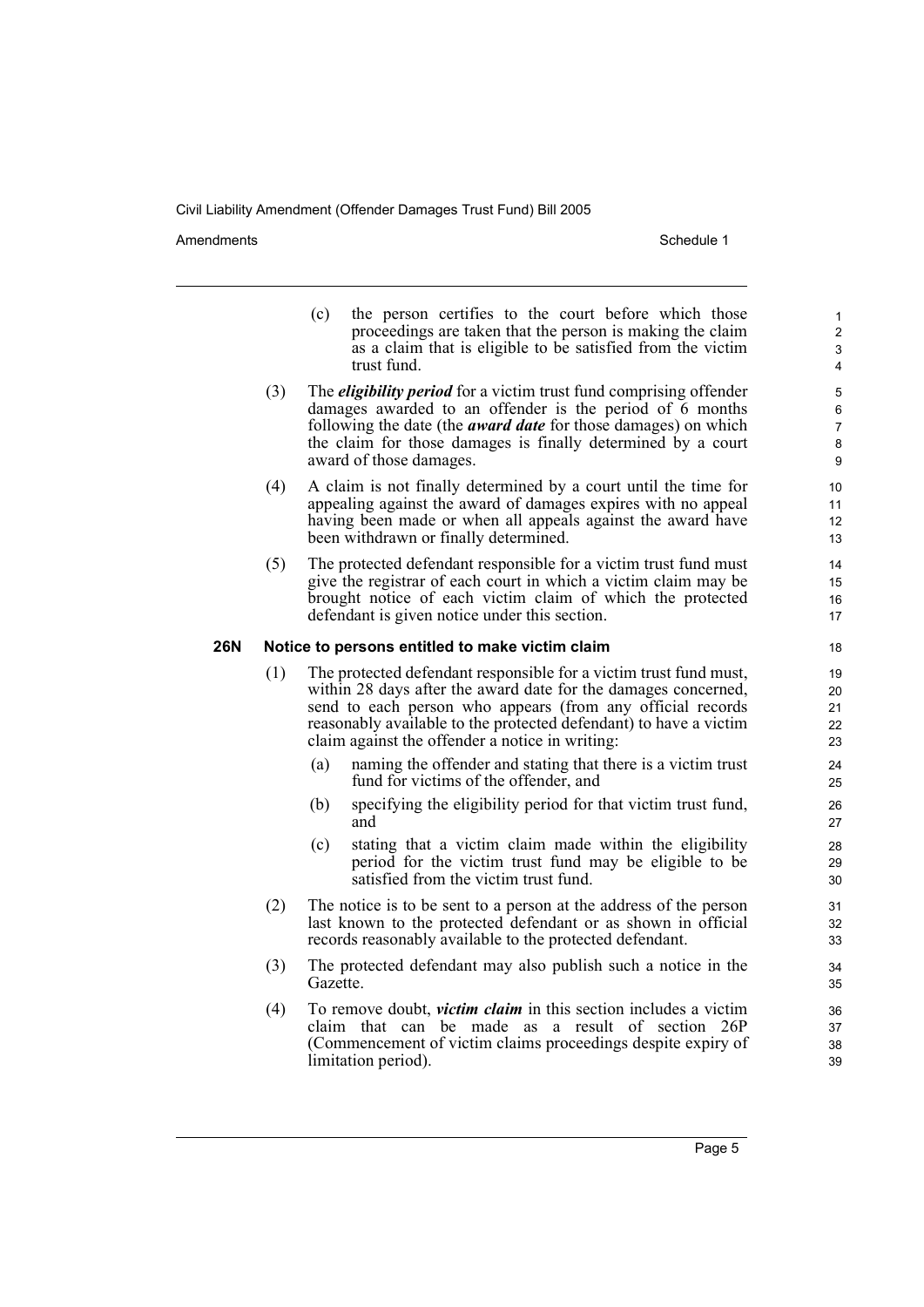Schedule 1 Amendments

| <b>260</b> |     | Provision of information to persons entitled to claim                                                                                                                                                                                                                                                                                                                               |  |
|------------|-----|-------------------------------------------------------------------------------------------------------------------------------------------------------------------------------------------------------------------------------------------------------------------------------------------------------------------------------------------------------------------------------------|--|
|            | (1) | A protected defendant must, in response to a request made during<br>or within 1 month after the eligibility period for a victim trust<br>fund by or on behalf of a person who appears to the protected<br>defendant to be entitled to make a victim claim against the<br>offender, provide such information as the protected defendant is<br>reasonably able to provide concerning: |  |
|            |     | the award of damages to the offender and the amount of the<br>(a)<br>victim trust fund, and                                                                                                                                                                                                                                                                                         |  |
|            |     | any other victim claim against the offender that may be<br>(b)<br>eligible to be satisfied from the victim trust fund and of<br>which the protected defendant has been given notice under<br>this Division.                                                                                                                                                                         |  |
|            | (2) | The provision of information by a protected defendant under this<br>section:                                                                                                                                                                                                                                                                                                        |  |
|            |     | (a)<br>is authorised despite any agreement to which the protected<br>defendant is a party that would otherwise prohibit or<br>restrict the disclosure of information concerning an award<br>of offender damages, and                                                                                                                                                                |  |
|            |     | (b)<br>does not constitute a contravention of any such agreement.                                                                                                                                                                                                                                                                                                                   |  |
|            | (3) | A person to whom information is provided under this section<br>must not disclose that information to any other person except for<br>the purposes of or in connection with the taking and<br>determination of proceedings on a victim claim against the<br>offender concerned.                                                                                                       |  |
|            |     | Maximum penalty: 50 penalty units.                                                                                                                                                                                                                                                                                                                                                  |  |
|            | (4) | Proceedings for an offence under this section may be dealt with<br>summarily before a Local Court.                                                                                                                                                                                                                                                                                  |  |
| 26P        |     | Commencement of victim claims proceedings despite expiry of<br>limitation period                                                                                                                                                                                                                                                                                                    |  |
|            | (1) | If there is a victim trust fund for victims of an offender, an action<br>on a cause of action to recover damages pursuant to a victim<br>claim against the offender is (despite any provision of the<br>Limitation Act 1969) maintainable by proceedings on the cause of<br>action commenced during the eligibility period for the victim<br>trust fund.                            |  |
|            | (2) | The right and title to damages of a person formerly having such<br>a cause of action that has been extinguished by the expiration of<br>a limitation period fixed by or under the <i>Limitation Act 1969</i> is                                                                                                                                                                     |  |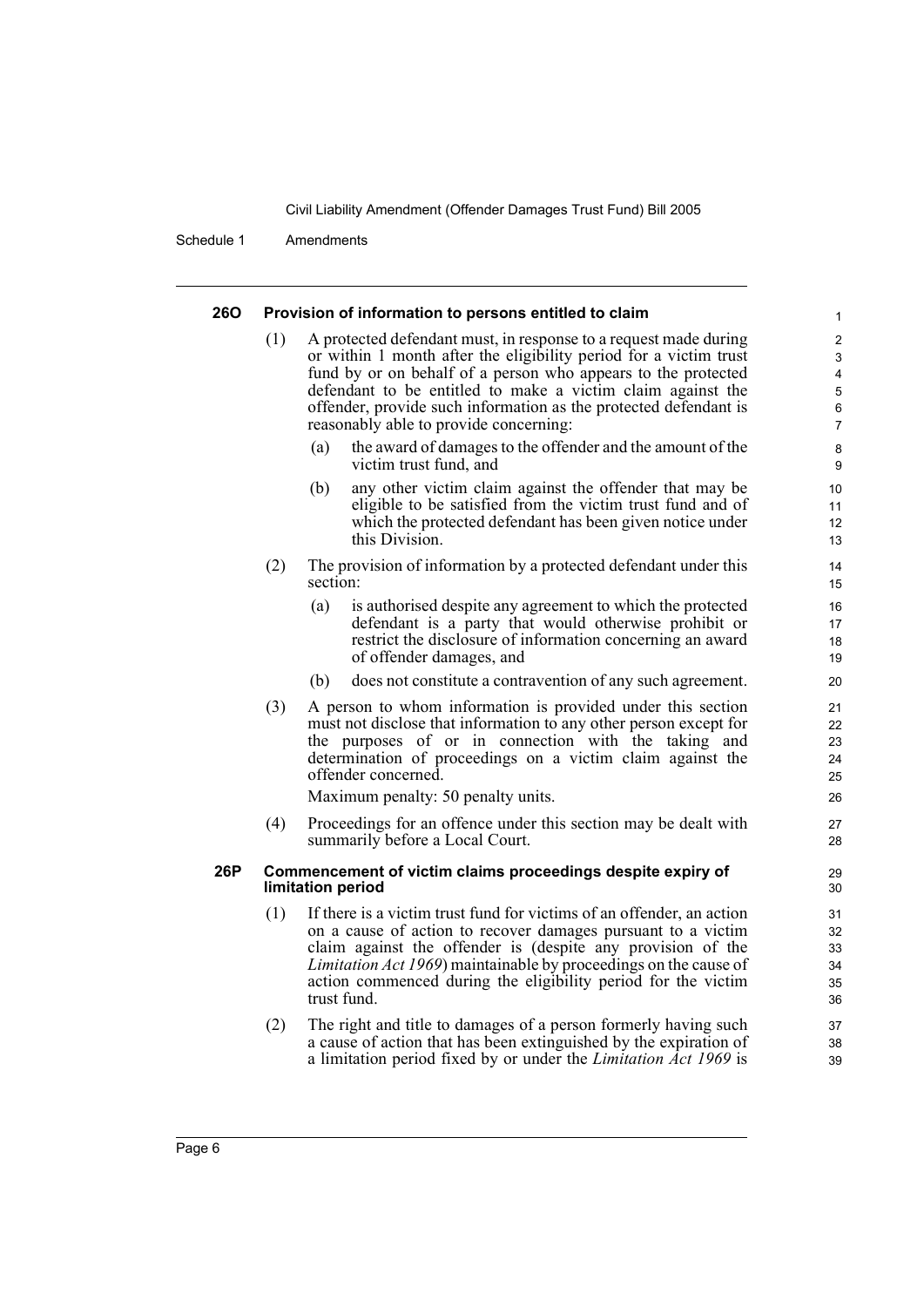Amendments **Amendments** Schedule 1

reinstated for the purposes of proceedings on the cause of action that are commenced during the eligibility period for the victim trust fund.

- (3) However, an award of damages in proceedings commenced under this section (that could not otherwise be commenced):
	- (a) has effect only for the purpose of enabling an order to be made under this Division for the payment of the whole or a specified part of those damages out of money held in the victim trust fund concerned, and
	- (b) cannot otherwise be enforced against the offender concerned or any property of the offender.

### **26Q Orders for payment of damages out of money held in trust for victims of offender**

- (1) A court that awards damages to a person on a victim claim against an offender may, if satisfied that the claim is eligible to be satisfied from a victim trust fund for victims of the offender, order that the whole or a specified part of those damages is to be paid out of money held in the victim trust fund.
- (2) Before the court orders the payment of damages out of money held in the victim trust fund, the court must consider:
	- (a) whether there are or are likely to be other victim claims eligible to be satisfied from the victim trust fund that may be ordered to be wholly or partly satisfied by payment from the victim trust fund, and
	- (b) the amount of the damages likely to be awarded in respect of those claims.
- (3) In determining the amount of any damages to be ordered to be paid out of a victim trust fund, a court must ensure that the amount ordered to be paid:
	- (a) is fair and reasonable having regard to the existence of other claims that are eligible to be satisfied from the fund and that may be ordered to be wholly or partly satisfied by payment from the fund, and the amounts likely to be awarded in respect of those claims, and
	- (b) does not, as a proportion of the amount of the victim trust fund, exceed the proportion that the damages awarded represents as a proportion of the total damages likely to be awarded in respect of all claims eligible to be satisfied from the fund.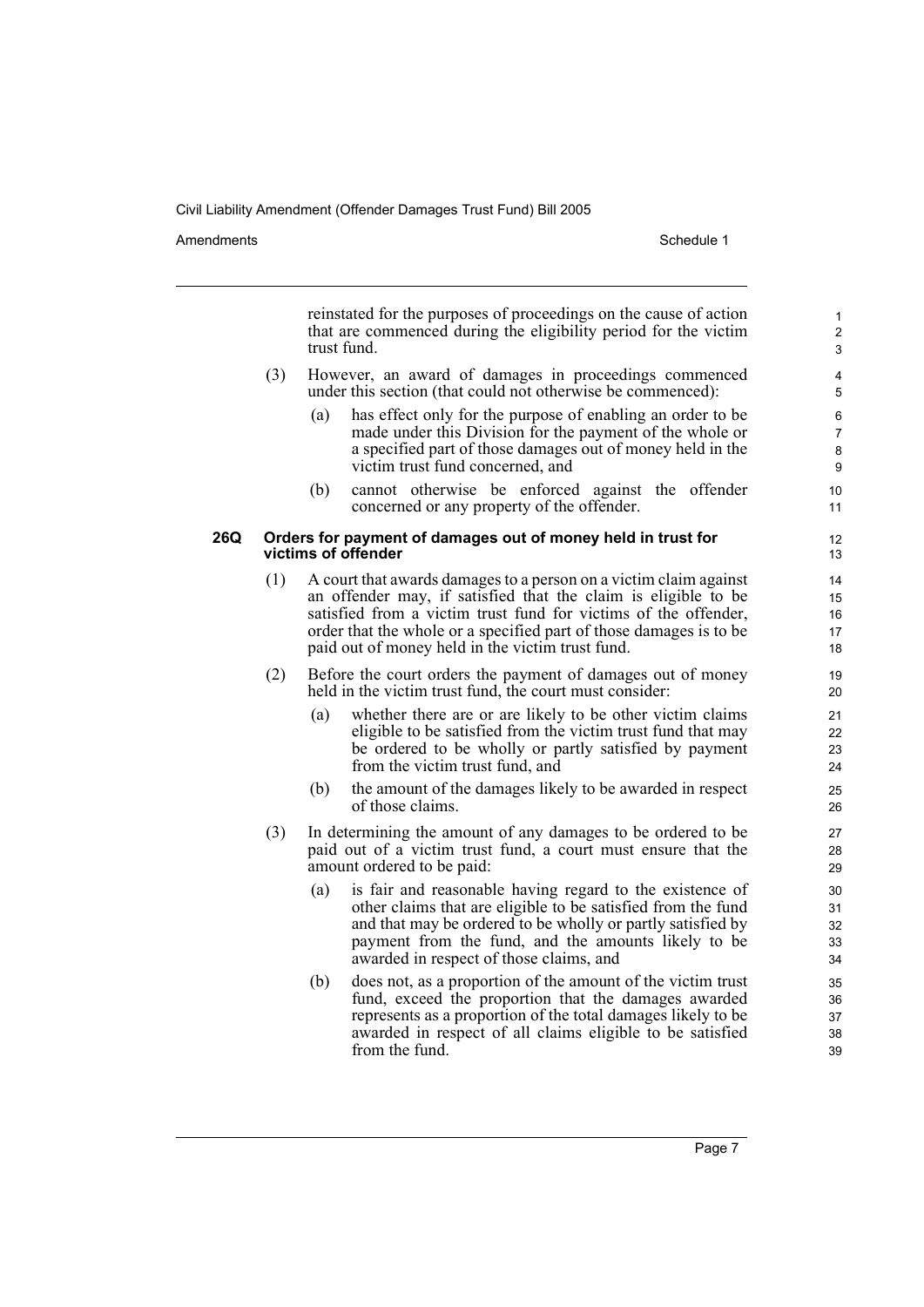Schedule 1 Amendments

(4) A court may defer making an order for the payment of damages out of a victim trust fund until the court is satisfied that it is able to make a reasonable assessment of the extent of claims eligible to be satisfied from the fund.

- (5) The payment by a protected defendant of an amount out of a victim trust fund in accordance with an order of a court under this section is taken to be a payment made at the direction of the offender and operates as a discharge, to the extent of the payment, of any liability of the protected defendant to pay the amount to the offender concerned as offender damages.
- (6) An order of a court under this section is not subject to appeal except on a question of law.

## **26R Payment to offender of trust fund surplus**

- (1) When the protected defendant responsible for a victim trust fund is satisfied that all claims eligible to be satisfied from the fund have been finally determined, the protected defendant is to make a determination of the surplus (if any) in the fund.
- (2) A court that awards damages to a person on a victim claim against an offender may give directions to the protected defendant concerned in respect of the determination by the protected defendant of the surplus (if any) in the victim trust fund concerned.
- (3) If a protected defendant responsible for a victim trust fund determines that there is a surplus in the fund, the protected defendant must pay that surplus to or at the direction of the offender concerned.
- (4) The *surplus* in a victim trust fund is the amount that will remain in the fund after payment out of the fund of the following amounts:
	- (a) the amount of all claims eligible to be satisfied from the fund that are ordered by a court under this Division to be paid out of the fund,
	- (b) all amounts payable to the Public Trustee out of the fund.

## **26S Trust funds to be held by Public Trustee**

(1) Money held by a protected defendant in trust under this Division is to be held by the Public Trustee on behalf of the protected defendant.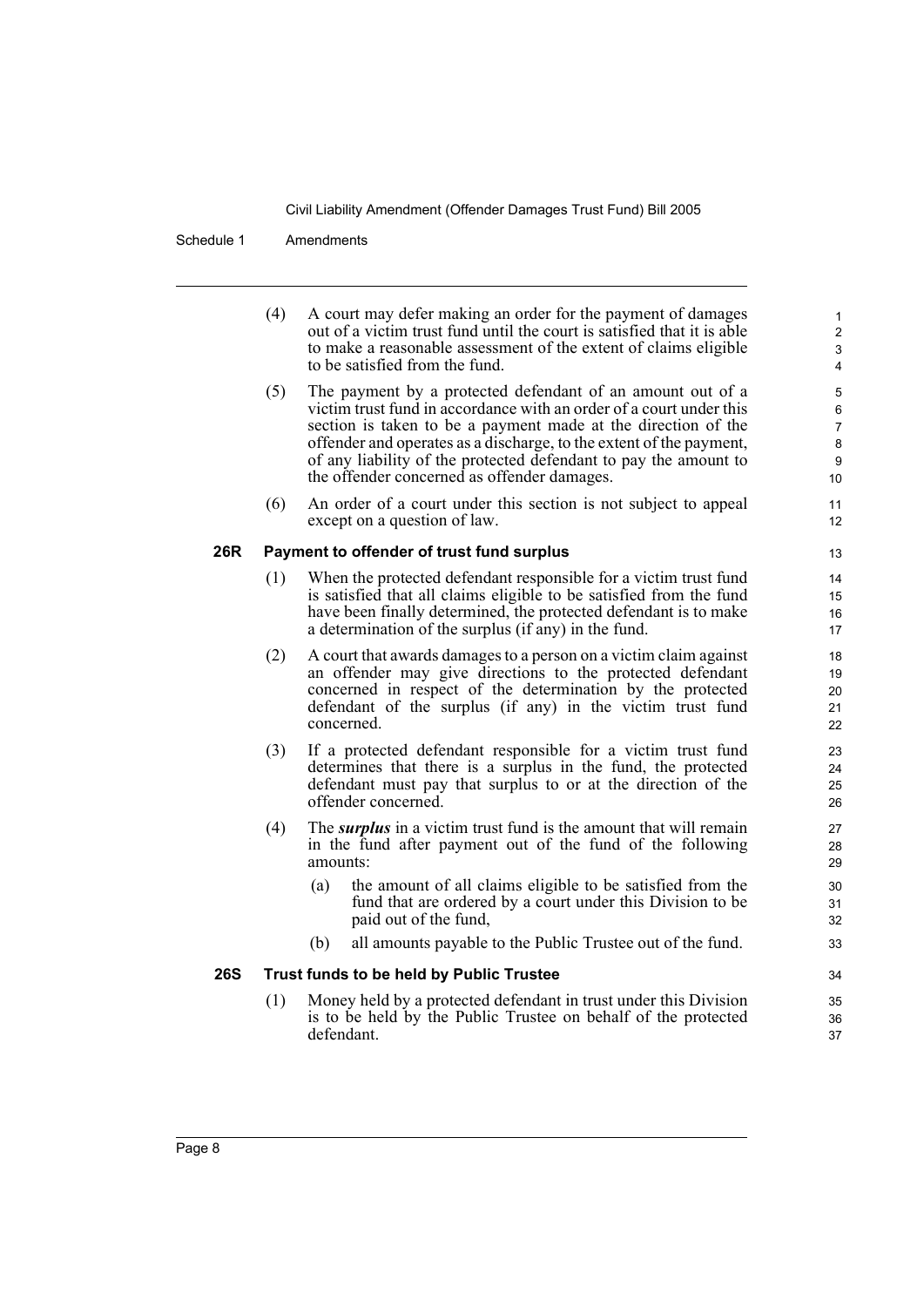Amendments **Amendments** Schedule 1

- (2) Interest received by the Public Trustee in respect of the investment of an amount held by the Public Trustee under this section is payable to and forms part of the victim trust fund of which the amount forms part.
- (3) A protected defendant may enter into arrangements with the Public Trustee for the exercise by the Public Trustee on behalf of the protected defendant of any functions of the protected defendant under this Division.
- (4) The Public Trustee is authorised to enter into any such arrangements and is authorised to exercise any functions on behalf of a protected defendant in accordance with those arrangements.
- (5) There is payable to the Public Trustee out of a victim trust fund the reasonable costs of the Public Trustee incurred in the exercise in respect of the fund of any functions under this section or any functions on behalf of a protected defendant pursuant to an arrangement with the protected defendant under this section.
- (6) The Public Trustee is to certify as to the reasonable costs payable to the Public Trustee under this section and such a certificate is sufficient authority for the payment of the relevant amounts out of the victim trust fund concerned.

## **26T Exception for legal costs**

- (1) This Division does not require any amount to be held in trust that is payable by the protected defendant as legal costs under an order for costs made against the protected defendant or (in the case of an award of damages that is inclusive of costs) that is reasonably attributable to the offender's legal costs.
- (2) The amount reasonably attributable to the offender's legal costs in the case of an award of damages that is inclusive of costs is the amount determined by the protected defendant on the basis of a bill for those costs provided to the protected defendant by the legal practitioner concerned.
- (3) If the amount determined by the protected defendant as the amount reasonably attributable to the offender's legal costs is disputed, the protected defendant is to apply for the assessment of those costs under the *Legal Profession Act 1987* or the *Legal Profession Act 2004* (as if the protected defendant were liable to pay those costs as a result of an order for the payment of an unspecified amount of costs made by a court).

Page 9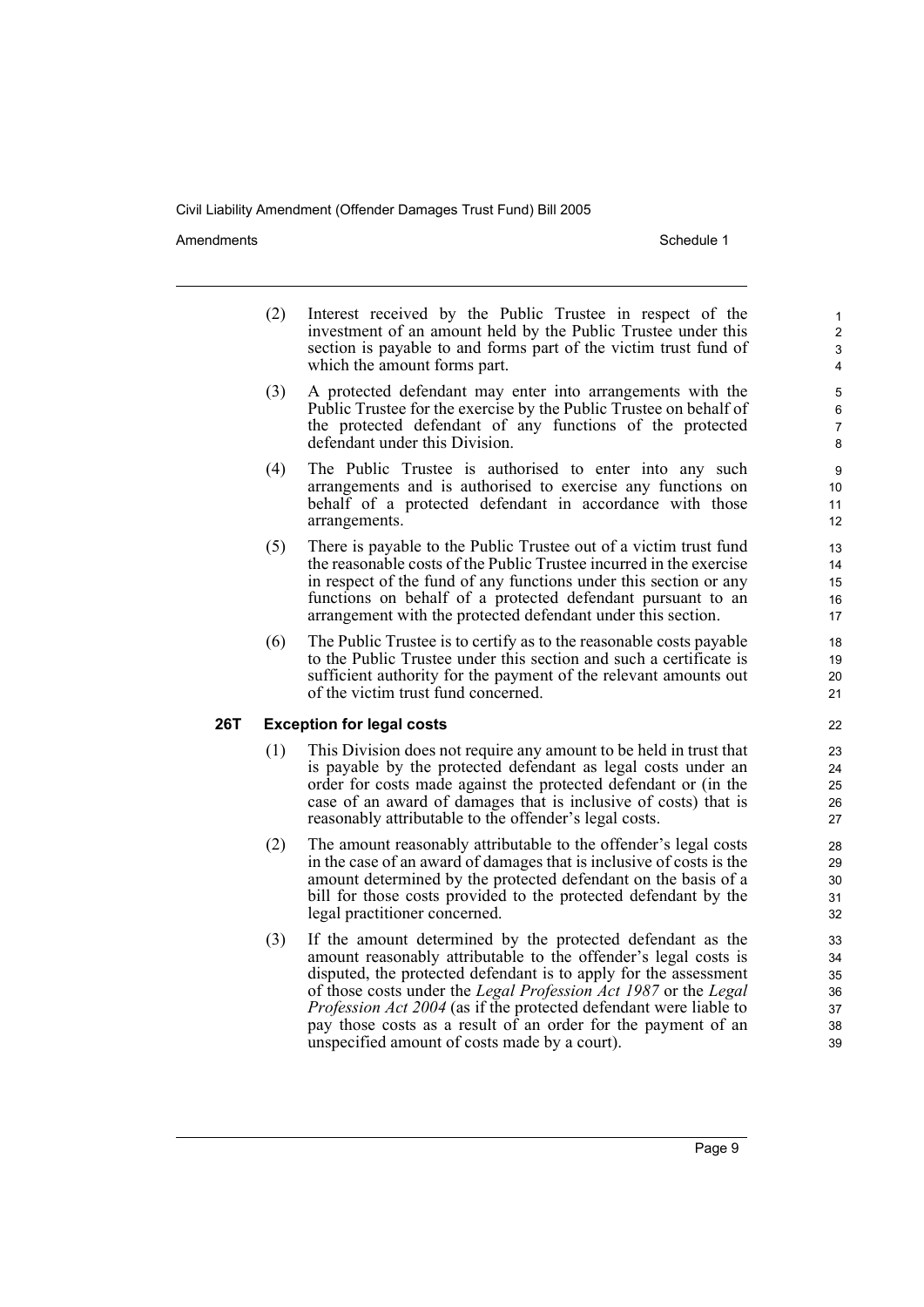### Schedule 1 Amendments

|     | (4)                                    | The costs of a costs assessment for the purposes of this section are<br>payable:                                                                                                       |  |  |  |  |
|-----|----------------------------------------|----------------------------------------------------------------------------------------------------------------------------------------------------------------------------------------|--|--|--|--|
|     |                                        | by the offender (by deduction from the offender damages<br>(a)<br>concerned), unless paragraph (b) applies, or                                                                         |  |  |  |  |
|     |                                        | by the protected defendant if the amount of the costs as<br>(b)<br>determined by the costs assessor is at least 10% more than<br>the amount determined by the protected defendant.     |  |  |  |  |
| 26U | Maximum legal costs of eligible claims |                                                                                                                                                                                        |  |  |  |  |
|     | (1)                                    | The maximum costs for legal services provided to the plaintiff in<br>connection with a victim claim that is eligible to be satisfied from<br>a victim trust fund are fixed as follows: |  |  |  |  |
|     |                                        | if the amount recovered on the claim does not exceed<br>(a)<br>\$100,000—maximum costs are fixed at 20% of the amount<br>recovered or \$10,000, whichever is greater,                  |  |  |  |  |
|     |                                        | if the amount recovered on the claim exceeds \$100,000 but<br>(b)<br>does not exceed \$250,000—maximum costs are fixed at                                                              |  |  |  |  |

- does not exceed \$250,000—maximum costs are fixed at 18% of the amount recovered or \$20,000, whichever is greater,
- (c) if the amount recovered on the claim exceeds \$250,000 but does not exceed \$500,000—maximum costs are fixed at 16% of the amount recovered or \$45,000, whichever is greater,
- (d) if the amount recovered on the claim exceeds \$500,000 maximum costs are fixed at 15% of the amount recovered or \$80,000, whichever is greater.
- (2) The regulations may prescribe an amount or percentage to replace any amount or percentage in subsection (1). When such a replacement amount or percentage is prescribed, it applies for the purposes of subsection  $(1)$  in place of the amount or percentage that it replaces.
- (3) Before the commencement of the *Legal Profession Act 2004*, Division 5B (Maximum costs in personal injury damages matters) of Part 11 of the *Legal Profession Act 1987* applies in respect of the maximum costs for legal services provided to a plaintiff in connection with a victim claim that is eligible to be satisfied from a victim trust fund as if subsections  $(1)$  and  $(2)$  of this section were substituted for subsections (1) and (2) of section 198D of that Act.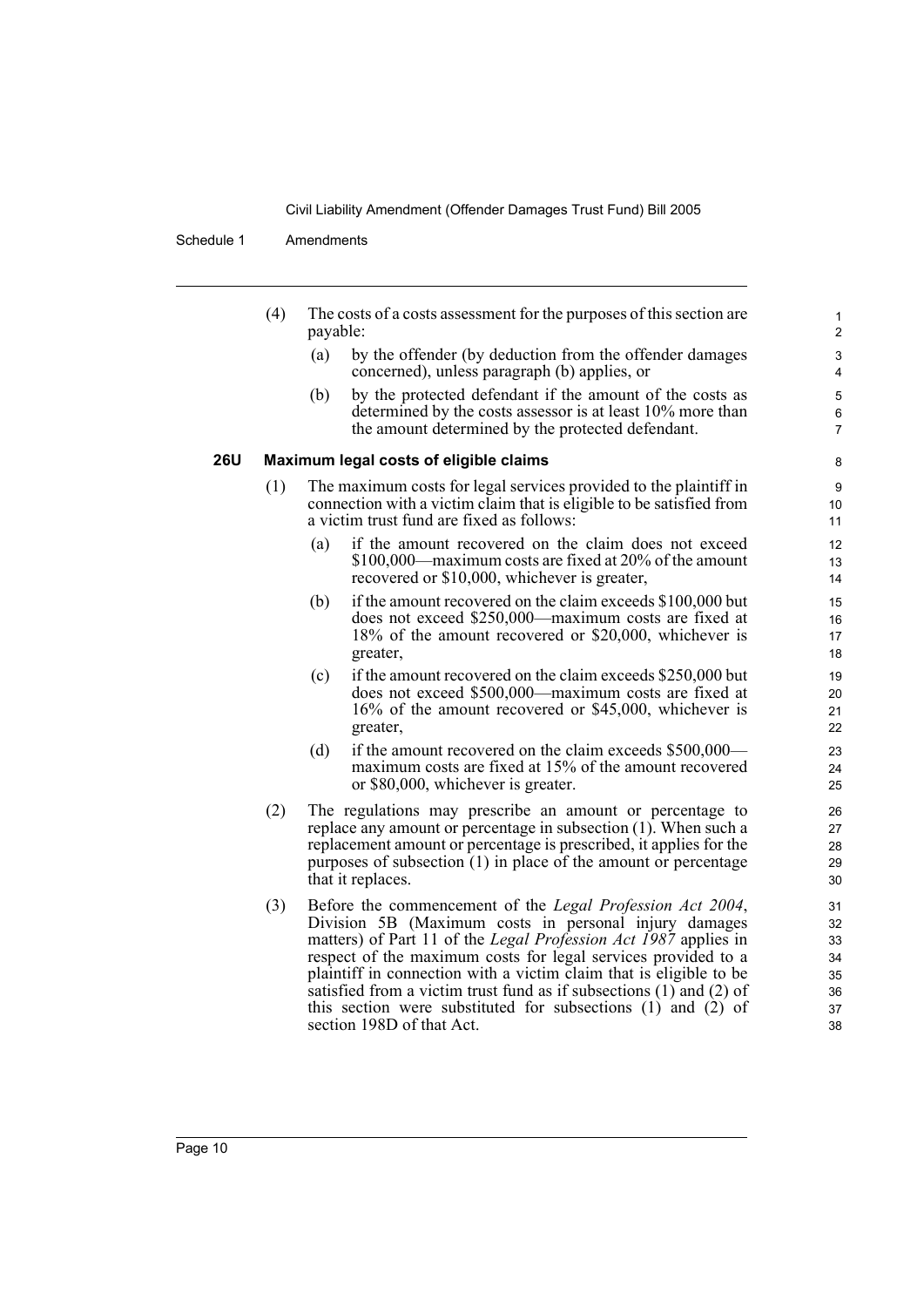Amendments Schedule 1

|     |                                                       | (4)                              | Act.                                                                                                                                                                                                                                                                   | After the commencement of the Legal Profession Act 2004,<br>Division 9 (Maximum costs in personal injury damages matters)<br>of Part 3.2 of the Legal Profession Act 2004 applies in respect of<br>the maximum costs for legal services provided to a plaintiff in<br>connection with a victim claim that is eligible to be satisfied from<br>a victim trust fund as if subsections $(1)$ and $(2)$ of this section<br>were substituted for subsections $(1)$ and $(2)$ of section 338 of that | $\mathbf{1}$<br>$\overline{a}$<br>3<br>$\overline{\mathbf{4}}$<br>$\overline{5}$<br>6<br>$\overline{7}$<br>8 |
|-----|-------------------------------------------------------|----------------------------------|------------------------------------------------------------------------------------------------------------------------------------------------------------------------------------------------------------------------------------------------------------------------|------------------------------------------------------------------------------------------------------------------------------------------------------------------------------------------------------------------------------------------------------------------------------------------------------------------------------------------------------------------------------------------------------------------------------------------------------------------------------------------------|--------------------------------------------------------------------------------------------------------------|
|     |                                                       | (5)                              |                                                                                                                                                                                                                                                                        | The <i>amount recovered</i> on a claim is the full amount of the<br>damages awarded (not just the amount ordered to be paid from a<br>victim trust fund).                                                                                                                                                                                                                                                                                                                                      | 9<br>10 <sup>1</sup><br>11                                                                                   |
|     | <b>26V</b>                                            | <b>Protection from liability</b> |                                                                                                                                                                                                                                                                        |                                                                                                                                                                                                                                                                                                                                                                                                                                                                                                |                                                                                                              |
|     |                                                       | (1)                              | An act or omission by a person as a public official does not<br>subject the person personally to any action, liability, claim or<br>demand if the act or omission was done or omitted to be done in<br>good faith in the administration or execution of this Division. |                                                                                                                                                                                                                                                                                                                                                                                                                                                                                                |                                                                                                              |
|     |                                                       | (2)                              | In this section:                                                                                                                                                                                                                                                       |                                                                                                                                                                                                                                                                                                                                                                                                                                                                                                | 17                                                                                                           |
|     |                                                       |                                  | <i>public official</i> means:                                                                                                                                                                                                                                          |                                                                                                                                                                                                                                                                                                                                                                                                                                                                                                |                                                                                                              |
|     |                                                       |                                  | (a)                                                                                                                                                                                                                                                                    | a member of staff of or agent of a protected defendant, or                                                                                                                                                                                                                                                                                                                                                                                                                                     | 19                                                                                                           |
|     |                                                       |                                  | (b)                                                                                                                                                                                                                                                                    | the Public Trustee, or a member of staff or agent of the<br>Public Trustee, when the Public Trustee is acting on behalf<br>of a protected defendant under this Division.                                                                                                                                                                                                                                                                                                                       | 20<br>21<br>22                                                                                               |
|     | <b>26W</b>                                            |                                  |                                                                                                                                                                                                                                                                        | <b>Division overrides Part 7 Division 2</b>                                                                                                                                                                                                                                                                                                                                                                                                                                                    | 23                                                                                                           |
|     |                                                       |                                  | Division.                                                                                                                                                                                                                                                              | Division 2 (Supervision of damages arising out of criminal<br>conduct by persons suffering from mental illness) of Part 7 does<br>not apply to damages required to be held in trust under this                                                                                                                                                                                                                                                                                                 | 24<br>25<br>26<br>27                                                                                         |
| [2] | <b>Schedule 1 Savings and transitional provisions</b> |                                  |                                                                                                                                                                                                                                                                        | 28                                                                                                                                                                                                                                                                                                                                                                                                                                                                                             |                                                                                                              |
|     |                                                       |                                  |                                                                                                                                                                                                                                                                        | Insert at the end of clause $1(1)$ :                                                                                                                                                                                                                                                                                                                                                                                                                                                           | 29                                                                                                           |
|     |                                                       |                                  | 2005                                                                                                                                                                                                                                                                   | Civil Liability Amendment (Offender Damages Trust Fund) Act                                                                                                                                                                                                                                                                                                                                                                                                                                    | 30<br>31                                                                                                     |
|     |                                                       |                                  |                                                                                                                                                                                                                                                                        |                                                                                                                                                                                                                                                                                                                                                                                                                                                                                                |                                                                                                              |